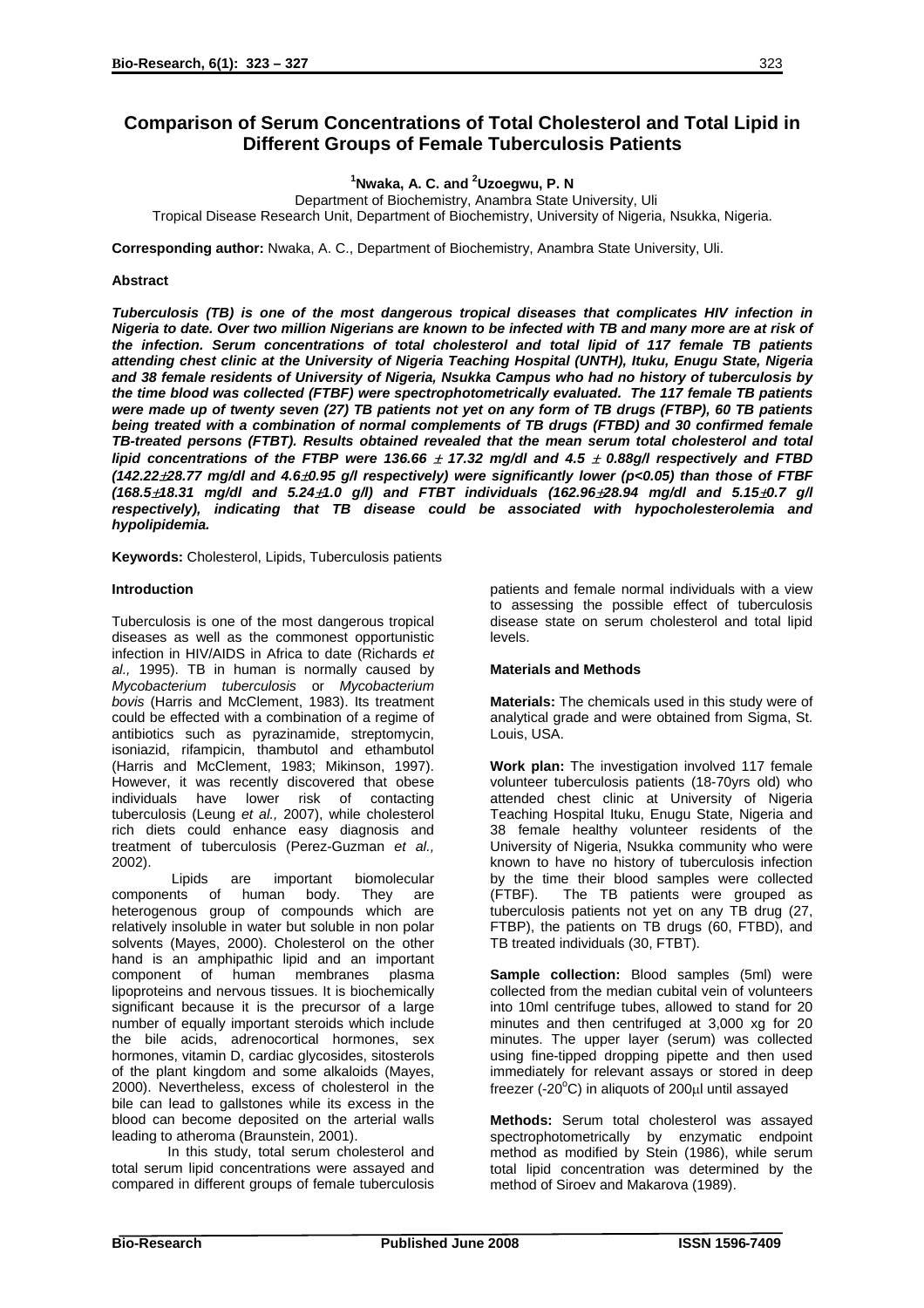**Statistical analysis:** Data collected were subjected to analysis of variance (ANOVA) using statistical package for social sciences (SPSS). The mean  $\pm$ SD of each parameter was calculated for each group. Test of significance of mean differences for age and weight on the tested parameters were by ANOVA. The accepted level of significance was 0.05.

## **Results**

The FTBF group (control) exhibited the highest mean serum total cholesterol concentration (168.50 ± 10.31mg/dl) while FTBP group showed the lowest concentration (136.66  $\pm$  6.33mg/dl) (Fig. 1). FTBP and FTBD groups, manifested significant decrease (p<0.05) in concentration from those of FTBF and FTBT groups. However, the decrease in the cholesterol concentration of FTBP group was not significant from that of FTBD group.



**Fig. 1: Mean Serum Total Cholesterol for Different Groups of TB Patients and Control (number in bracket = number sampled)**

Similarly, the mean serum total lipid concentration of FTBP and FTBD groups were observed to be significantly decreased (p<0.05) when compared with those of the FTBT and FTBF groups (Fig. 2). There was no significant decrease in the mean total lipid concentration of TB treated persons (FTBT) (p>0.05) when compared with that of TB free control group (FTBF) nor was it in FTBD and FTBP groups.

The result displayed in Table 1 shows that the mean serum total cholesterol concentrations increase as the age ranges of the individual increase, indicating direct relationship. Furthermore, the concentration of the total cholesterol of FTBP and FTBD groups were consistently and significantly lower (p<0.05) than those of the FTBT and FTBF groups.



**Fig. 2: Mean Serum Total Lipid Concentrations for Different Groups of TB Patients and Control (number in bracket = number sampled)**

Although there were differences in concentrations between FTBP and FTBD and between FTBF and FTDT, these differences were not significant (p>0.05).

The comparison of mean serum total cholesterol concentrations of individual groups with different weight ranges (Table 2) indicates that people of 76kg and above displayed elevated mean serum total cholesterol concentration in all the groups. Mean serum total cholesterol concentrations of FTBP group in all the weight ranges were significantly lower than that of FTBF group ( $P < 0.05$ ). In FTBD group the mean serum total cholesterol concentrations of the members is significantly lower ( $P < 0.05$ ) than that of members of FTBF group at weight ranges 31-45, 46-60 and 61-75kg.

The comparison of the mean serum total lipid concentrations of different groups at different age ranges (Table 3) revealed that FTBF and FTBT groups consistently had higher mean total lipid levels in all the age ranges except at 31-45 years, where the FTBD group manifested the highest<br>mean total lipid concentrations. It was also mean total lipid concentrations. observed that among all the age ranges, there were significant decreases (P< 0.05) of the total lipid in FTBP group when compared to that of the control (FTBF). Significant decrease (P< 0.05) in total lipid levels was also observed in FTBD group when compared with that of the FTBF group at age ranges 16-30, 46-60, and 61 and above years. There was also a significant decrease (P< 0.05) in lipid levels of FTBT group when compared to FTBF group at the age range of 16-30 years. However, the decrease observed in patients who are not yet under treatment (FTBP) does not show any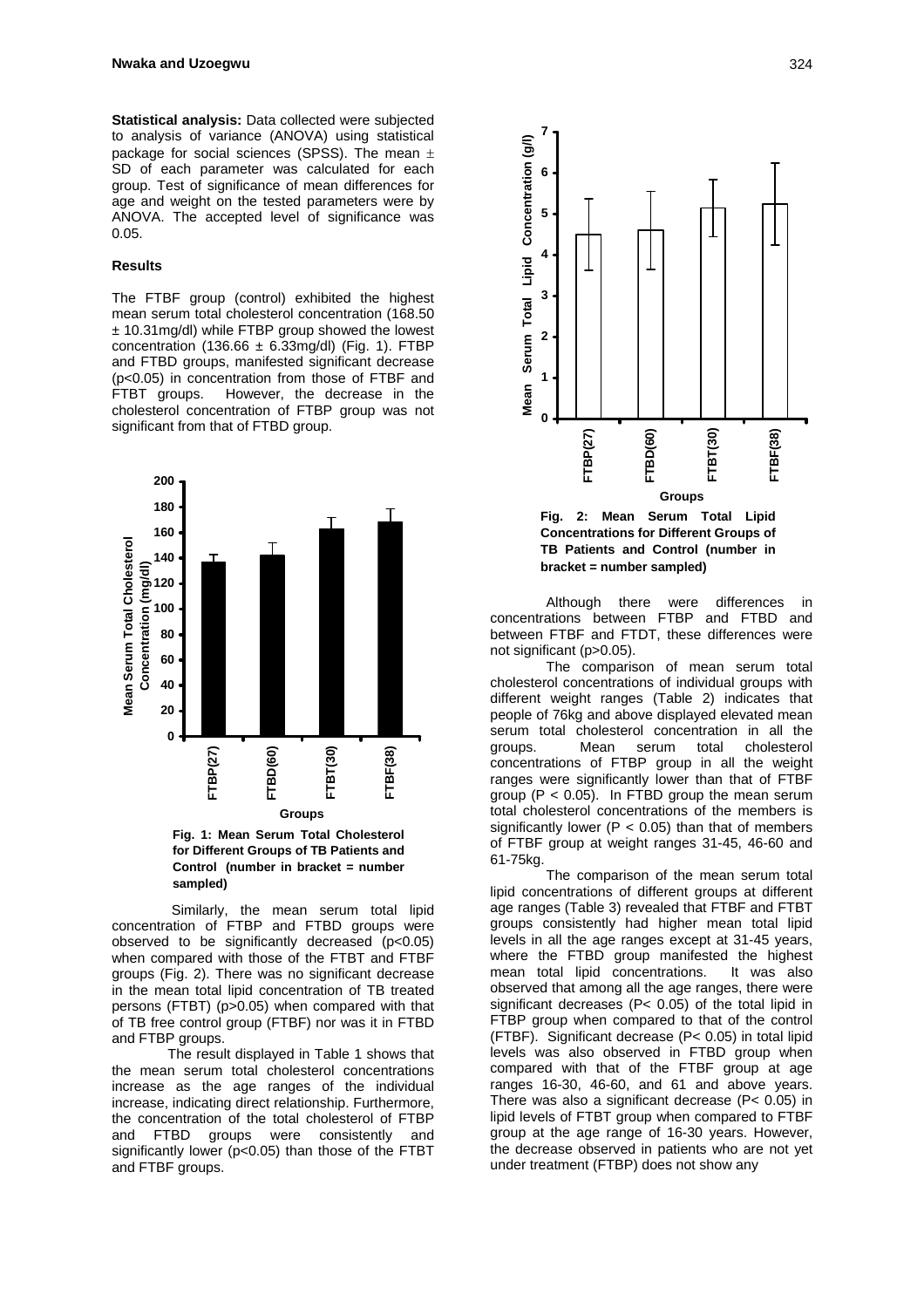| unicient age ranges |                                                              |                                     |                      |                    |  |  |  |  |  |
|---------------------|--------------------------------------------------------------|-------------------------------------|----------------------|--------------------|--|--|--|--|--|
| Age Range           | Total Cholesterol concentration for different groups (mg/dl) |                                     |                      |                    |  |  |  |  |  |
| (Years)             | <b>FTBF</b>                                                  | <b>FTBP</b>                         | <b>FTBD</b>          | FTBT               |  |  |  |  |  |
| 16-30               | 155.82 $\pm$ 10.28                                           | 140.74 $\pm$ 8.77*                  | 136.29 $\pm$ 9.92*   | 155.33 $\pm$ 13.45 |  |  |  |  |  |
| $31 - 45$           | 166.67 $\pm$ 12.82                                           | 136.50 $\pm$ 12.36*                 | $154.16 \pm 11.85^*$ | 162.56 $\pm$ 14.28 |  |  |  |  |  |
| 46-60               | 185.19 $\pm$ 11.20                                           | 132.10 $\pm$ 8.69*                  | 142.15 $\pm$ 10.24*  | 172.22 $\pm$ 16.85 |  |  |  |  |  |
| 61 & above          | 189.54 $\pm$ .10.32                                          | 141.55 $\pm$ 930*                   | 144.72 $\pm$ 7.86*   | 166.67 $\pm$ 10.43 |  |  |  |  |  |
| .                   |                                                              | $\cdots$ $\cdots$ $\cdots$ $\cdots$ |                      |                    |  |  |  |  |  |

**Table 1: Mean serum total cholesterol concentrations of tuberculosis patients for different groups at different age ranges** 

*Asterisk (\*) indicates values that were significantly lower (p<0.05) than their corresponding controls.* 

|                   | Table 2: Mean serum total cholesterol concentrations for different groups at different weight ranges |
|-------------------|------------------------------------------------------------------------------------------------------|
| Weight Range (Kg) | Total Cholesterol for Different Groups in (mg/dl)                                                    |

| ופיין ישניישיי ייישייי | <b>Total Onologici of Tor Diriciont Oroups in (ingrui)</b> |                      |                     |                    |  |  |  |  |  |
|------------------------|------------------------------------------------------------|----------------------|---------------------|--------------------|--|--|--|--|--|
|                        | <b>FTBF</b>                                                | <b>FTBP</b>          | <b>FTBD</b>         | <b>FTBT</b>        |  |  |  |  |  |
| 31-45                  | 165.10 $\pm$ 15.57                                         | 141.65 $\pm$ 7.44*   | 141.00 $\pm$ 10.57* | 159.5 $\pm$ 16.20  |  |  |  |  |  |
| 46-60                  | 168.00 $\pm$ 18.34                                         | $132.40 \pm 10.00^*$ | 132.00 $\pm$ 9.79*  | 168.00 $\pm$ 17.50 |  |  |  |  |  |
| 61-75                  | 168.50 $\pm$ 18.75                                         | 133.30 $\pm$ 9.07*   | 143.00 $\pm$ 13.10* | 159 $\pm$ 13.20    |  |  |  |  |  |
| 76 & Above             | 187.80 $\pm$ 17.37                                         | 155.80 $\pm$ 9.90*   | 188.00 $\pm$ 6.03   | $163.00 \pm 19.00$ |  |  |  |  |  |

*Asterisk (\*) indicates values that were significantly lower (p<0.05) than their corresponding controls.* 

# **Table 3: Mean serum total lipid concentrations for different groups at specific age range**

| Age Range  | Total Lipid Levels for Different Groups in (g/l) |                 |                 |                 |  |  |  |  |
|------------|--------------------------------------------------|-----------------|-----------------|-----------------|--|--|--|--|
| (Years)    | <b>FTBF</b>                                      | <b>FTBP</b>     | <b>FTBD</b>     | <b>FTBT</b>     |  |  |  |  |
| 16-30      | $5.32 \pm 0.64$                                  | 4.55 $\pm$ 0.69 | $4.37 \pm 0.79$ | 4.84 $\pm$ 0.84 |  |  |  |  |
| $31 - 45$  | $5.37 \pm 0.65$                                  | 4.46 $\pm$ 0.39 | $5.52 \pm 0.54$ | 4.99 $\pm$ 0.47 |  |  |  |  |
| 46-60      | $5.73 \pm 0.81$                                  | $4.33 \pm 0.58$ | $3.82 \pm 0.86$ | $5.86 \pm 0.78$ |  |  |  |  |
| 61 & Above | $5.64 \pm 0.78$                                  | $4.22 \pm 0.80$ | $5.00 \pm 0.67$ | $5.86 \pm 0.78$ |  |  |  |  |

*Asterisk (\*) indicates values that were significantly lower (p<0.05) than their corresponding controls.* 

| Table 4: Correlations existing between age and total serum cholesterol level for different groups of |  |  |  |  |  |  |
|------------------------------------------------------------------------------------------------------|--|--|--|--|--|--|
| tuberculosis patients                                                                                |  |  |  |  |  |  |

|                                           | Age      | <b>FTBF</b> | <b>FTBP</b> | <b>FTBD</b> | <b>FTBT</b> |
|-------------------------------------------|----------|-------------|-------------|-------------|-------------|
| <b>Pearson Correlation</b><br>Age         | 1.000    | $.977*$     | $-0.058$    | .230        | .793        |
| Sig. (2-tailed)                           |          | .023        | .942        | .770        | .207        |
| N                                         |          |             |             |             |             |
| <b>FTBF Pearson Correlation</b>           | $.977*$  | 1.000       | $-239$      | .158        | .893        |
| Sig. (2-tailed)                           | .023     |             | .761        | .842        | .107        |
|                                           |          |             |             |             |             |
| <b>Pearson Correlation</b><br><b>FTBP</b> | $-0.058$ | $-239$      | 1.000       | $-232$      | $-650$      |
| Sig. (2-tailed)                           | .942     | .761        |             | .768        | .350        |
|                                           |          | 4           |             |             |             |
| <b>FTBD Pearson Correlation</b>           | .230     | .158        | $-232$      | 1.000       | .244        |
| Sig. (2-tailed)                           | .770     | .842        | .768        |             | .756        |
| N                                         | 4        | 4           | 4           |             | 4           |
| <b>FTBT Pearson Correlation</b>           | .793     | .893        | $-650$      | .244        | 1.000       |
| Sig. (2-tailed)                           | .207     | .107        | .350        | .756        |             |
|                                           |          | 4           | 4           |             |             |

*\*. Correlation is significant at the 0.05 level (2-tailed).* 

significant difference (p>0.05) when compared with those under drugs (FTBD).

Tables 4 and 5 indicate that weight and age are positively correlated to total serum cholesterol level for all the groups of TB patients except for FTBP group where total serum cholesterol was negatively correlated to age. This indicates that as people advance in age and increase in weight, their serum cholesterol levels tend to increase.

## **Discussion**

Results of this study indicate that hypocholesterolemia is a common characteristic symptom of tuberculosis. This corroborates the earlier works done by Perez-Guzman *et al.* (2002).

Hypocholesterolemia in tuberculosis patients is not surprising, given that cholesterol is one of the major constituents of the plasma membrane and of plasma lipoproteins which could be attacked by excess reactive oxygen species (ROS) generated during tuberculosis infection (Nwaka and Uzoegwu, 2005) since reduced levels of cholesterol in cells during other disease states such as in sickle erythrocyte membrane could be enhanced by its susceptibility to free radical attack (Das and Nair, 1980). But according to Leung *et al.,*  (2007), obesity is associated with lower risk of tuberculosis while cholesterol rich diet accelerates treatment of tuberculosis (Perez-Guzman *et al.,* 2002). From the above observations, cholesterol could therefore be depleted during the progress of tuberculosis while hypocholesterolemia could also be a predisposition of tuberculosis patients.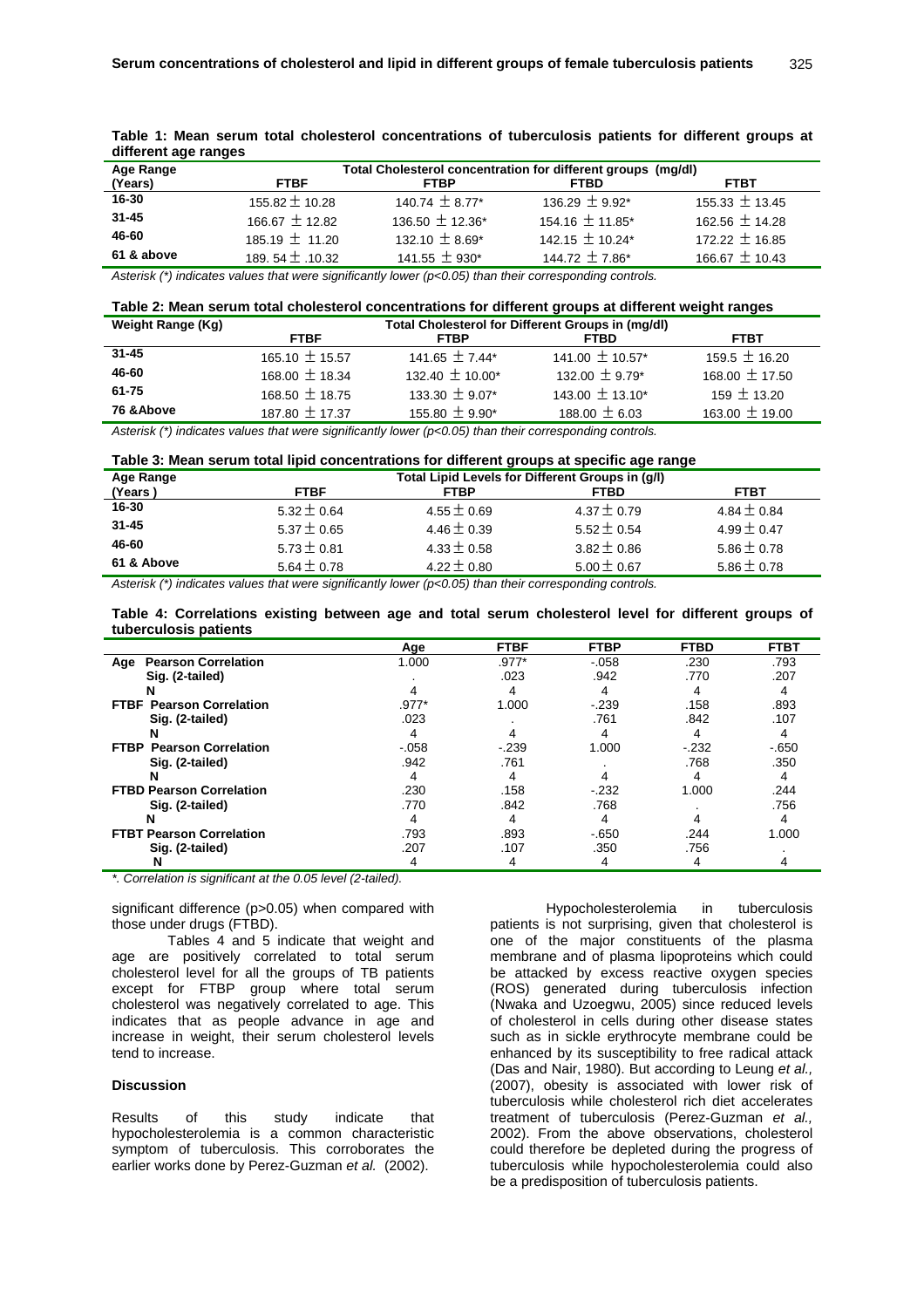|             | .                          |             |             |             |             |             |
|-------------|----------------------------|-------------|-------------|-------------|-------------|-------------|
|             |                            | Weight (kg) | <b>FTBF</b> | <b>FTBP</b> | <b>FTBD</b> | <b>FTBT</b> |
| Weight (kg) | <b>Pearson Correlation</b> | 1.000       | .851        | .516        | .781        | .047        |
|             | Sig. (2-tailed)            |             | .149        | .484        | .219        | .953        |
|             | N                          |             | 4           | 4           | 4           | 4           |
| <b>FTBF</b> | <b>Pearson Correlation</b> | .851        | 1.000       | .860        | .966*       | .147        |
|             | Sig. (2-tailed)            | .149        |             | .140        | .034        | .853        |
|             |                            |             |             |             |             |             |
| <b>FTBP</b> | <b>Pearson Correlation</b> | .516        | .860        | 1.000       | .938        | $-.111$     |
|             | Sig. (2-tailed)            | .484        | .140        |             | .062        | .889        |
|             |                            |             | 4           |             |             |             |
| <b>FTBD</b> | <b>Pearson Correlation</b> | .781        | .966*       | .938        | 1.000       | $-.089$     |
|             | Sig. (2-tailed)            | .219        | .034        | .062        |             | .911        |
|             |                            |             | 4           | 4           |             |             |
| <b>FTBT</b> | <b>Pearson Correlation</b> | .047        | .147        | $-.111$     | $-.089$     | 1.000       |
|             | Sig. (2-tailed)            | .953        | .853        | .889        | .911        |             |
|             | N                          |             | 4           | 4           |             |             |

**Table 5: Correlations existing between weight and total serum cholesterol level for different groups of tuberculosis patients** 

*\*. Correlation is significant at the 0.05 level (2-tailed).* 

In this situation tuberculosis patients may be excluded from heart attack or atherosclerosis, which could be caused by hypercholesterolemia. Cholesterol rich diet could therefore be incorporated in the treatment/management of tuberculosis patients. The observation of higher mean serum cholesterol level in the patients above 60 years of age could be attributed to the general rise of cholesterol level associated with ageing, or genetic factors (Wyler, 1982) or dietary factor (Eluwa *et al.*, 1987).

 Also in this study, it was observed that cholesterol level is directly proportional to body weight in both tuberculosis patients and normal individuals (Table 2). This is in consonance with the general observation that increase in weight is associated with increased cholesterol level. This result has lent support to the association of hypocholesterolemia with tuberculosis disease. Moreover, the result of this study further indicates that there were reduced mean serum total lipid levels in the TB patients of groups FTBP and FTBD when compared with those of treated (FTBT) and the normal control (FTBF) groups. The effect of the lipid peroxidation on tuberculosis patients (Nwaka and Uzoegwu, 2005) could have led to the significant depletion of their total lipids which in turn. could have led to loss of weight, one of the most outstanding symptoms usually observed in tuberculosis diseases state.

 Furthermore, as could be observed in Table 2 there was reduction of total lipid concentration in older tuberculosis patients than in younger ones. However, such a reduction is more pronounced in older patients who were not yet<br>given any drug. This result could suggest This result could suggest enhanced lipid peroxidation in older than in younger TB patients. Moreover, in the normal controls and treated patients, the level of total lipid seem to increase from younger to older people indicating gradual accumulation of lipids in the individuals as they advance in age.

## **Acknowledgements**

We are indebted to the chairman, ethical committee of UNTH, Ituku, Enugu State and all the staff of

chest clinic of UNTH for allowing us to use human tuberculosis patients in this study.

## **References**

- Braunstein, J. B. (2001). Lipid disorder: Justification of methods and goals of treatment. *Chest* 120(3): 979 - 988.
- Das, S. K. and Nair, R. C.(1980). Superoxide<br>dismutase, glutathione peroxidase, dismutase, glutathione peroxidase, catalase and lipid peroxidation of normal and sickled erythrocytes. *B J Haemat*. 44: 87 - 92.
- Eluwa, E. O., Obidoa, O, Obi, G. O. and Onwubiko, H. A. (1987). Variations in the relative activities or eythrocyte membranes ATPase change with changes in severity of sickle cell anaemia. *Biochem Med Metab Biol.* 38: 142 - 148.
- Grange, J. M. (1996). Immunology of mycobacteria disease. Mycobacteria and Human Disease, 2<sup>nd</sup> edition.
- Harris, H. W. and Mc Clement, J.H. (1983). Pulmonary tuberculosis. Infectious disease, 3<sup>rd</sup> edition. Harper and Row Publishers, Philadelphia.
- Leung, C.C., Lam, T. H., Chan, W. M., Yew, W.W., Ho, S. K., Leung, G., Law, S.W., Tam, M. C., Chan, K. C. and Chang, C. K. (2007). Lower risk of tuberculosis in obesity. *Arch Intern Med.* 167(12): 1297-1304.
- Mayes, P. A. (2000). *Lipids of physiologic*  significance. Harpers Biochemistry, 25<sup>th</sup> edition. McGraw Hill Publishers, USA.
- Perez-Guzman, C., Vargas, M.H., Quinonez, F., Bazavilvazo, N. and Aguilav, A. (2002). A cholesterol-rich diet accelerates the negativization of sputum culture in pulmonary tuberculosis: a controlled clinical trial. *Eur. Respir J* 20 (suppl.): 567s.
- Perez-Guzman, C., Vargas, M.H., Torres- Cruz, A. , Villarreal- Velarde, H. (2002). Hypocholesterolemia: a frequent finding associated to tuberculosis. *Rev INER.*  15(1): 7-11.